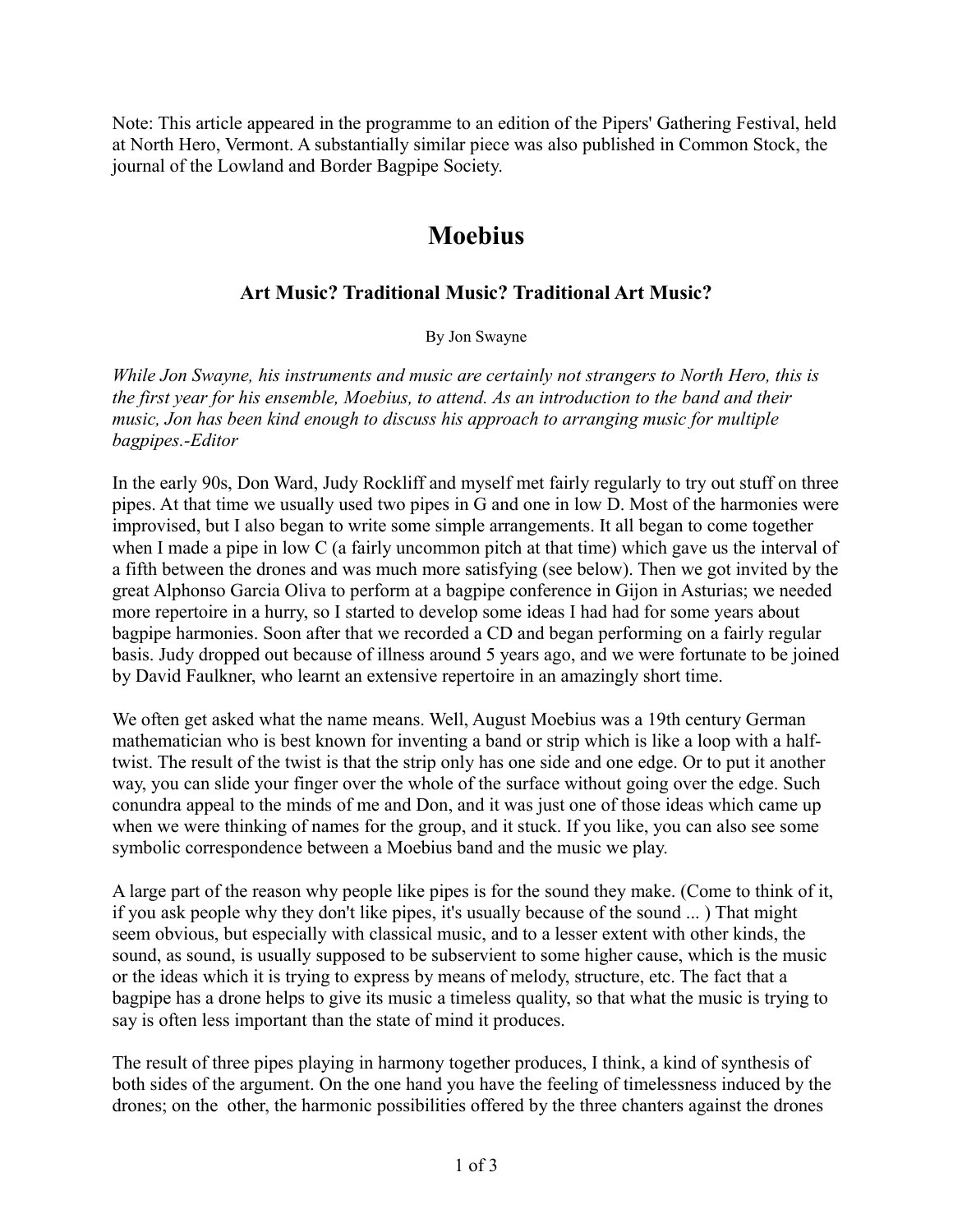enables a very powerful emotional and dramatic impact. When (as they should be) the pipes are perfectly in tune with each other, there is something immensely satisfying about the sound of the chords which can be produced, whether voluptuous or bleak.

I have been fascinated by the idea of bagpipes playing together in harmony ever since I first started playing pipes. In fact, on the very first record of Blowzabella (a band which I helped to start in 1979) there were some simple examples of tunes harmonised on 3 pipes, done by doubletracking since there were only two pipers in the group. A year or two after that I had the chance to try something slightly more adventurous with three pipes together at different pitches when with two other pipers, we improvised a three-part harmony version of some simple tunes on Galician Gaita in high D, cabrette in A, and Flemish pipe in low D.

It became clear that for a really satisfying sound and for flexibility and variety, pipes at two different pitches would give much more scope than simply two of the same. This is because the relative ranges of the instruments overlap. It also means that you have two different drone pitches happening. Assuming that the drones of both instruments are used, unless you are going for really weird effects, the choice of intervals between the two sets of drones boils down to two, the fourth and the fifth. Both these intervals have their merits, but you only have to try it to come to the conclusion that the fifth is the more satisfying.

Except for the RWE (really weird effects) Proviso, both pipes must play in the same key. Each pipe on its own has a choice of two major keys, one based on the 6 finger note, the other on the 3 finger note. Therefore in the case of the fourth between drones, the upper pipe must play in its 6 finger key, the lower in its 3 finger key. The opposite applies when the interval between drones is the fifth. In this case the upper pipe plays in its 3 finger key, and the lower in its 6 finger key.

| Fourth: | Upper in A, lower in E: play in key of A.      |
|---------|------------------------------------------------|
|         | Upper in G, lower in D: play in key of G, etc. |
| Fifth:  | Upper in A, lower in D: play in key of D.      |
|         | Upper in G, lower in C: play in key of C, etc. |

It's clear that some melodic freedom must be sacrificed if, as is usually the case, the upper pipe carries the tune. With the A/E or G/D combination, the tune must be a 6 finger tune for the upper pipe. In this case it is useful if the lower pipe is able to overblow, in order to extend the shared scale up by a fourth. With the A/D or G/C combination, the tune must be a 3 finger one for the upper pipe, and here it is useful if the upper pipe can overblow. A further implication is that in the A/E or G/D combination (drones at fourth), the lower pipe, which is playing in its 3 finger key, should be able to play a flattened seventh relative to its 6 finger tonic, since this is the fourth degree of the scale in the 3 finger key. Conversely, in the A/D or G/C combination (drones at fifth), this applies to the upper pipe. Depending on the demands of the music, in the A/E or G/D combination the upper pipe may need a sharp seventh. In the A/D or G/C combination, it's desirable for the lower instrument to be able to play a sharp seventh since it corresponds to the major third of the 6 finger scale of the upper (which becomes the sharpened leading note of the 3 finger scale).